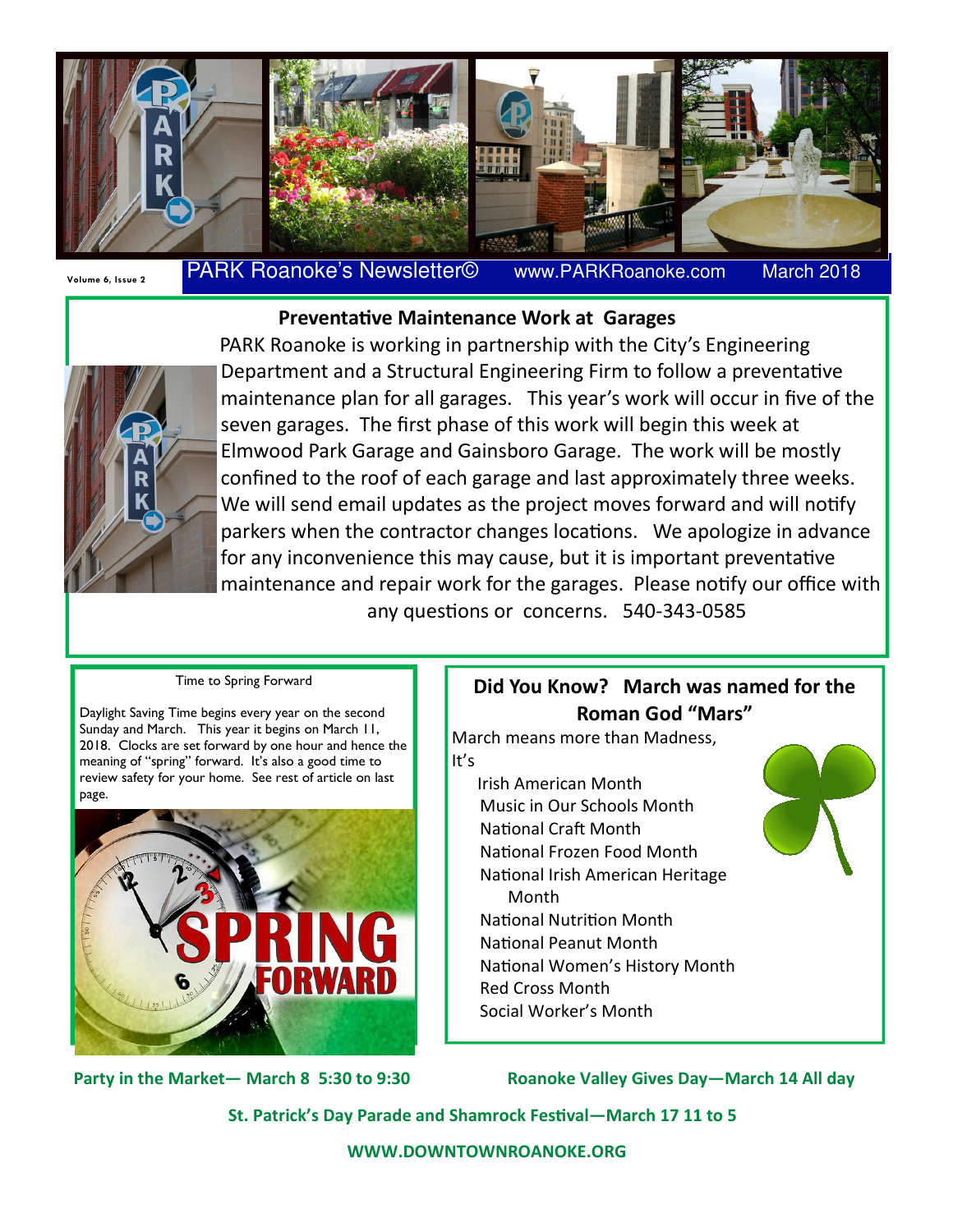## PARK Roanoke's Newsletter© www.PARKRoanoke.com







## Resolve to Explore Your Transportation Options

#### Submitted by Jeremy Holmes, Director of Ride Solutions

Each New Year, we make resolutions to improve our lives some way. Perhaps you have set a goal to get healthier, or save a little more for retirement or college this year, or maybe to tread a little more lightly on the planet. Perhaps you just want to challenge yourself to try something new this year.

Making resolutions is easy – the hard part is keeping them. Fortunately, we can all do one thing that can support all these resolutions: take advantage of our transportation options! Here are some ways that biking, walking, carpooling, and public transit can help keep those 2018 promises:

#### I resolve to try something new

Use Google Maps' trip planning tool to look for your closest bus stop. Just pull up Google Maps on your smartphone or computer and click the bus icon. You'll see information about Valley Metro, the Star Line Trolley, and the Smart Way Bus.

#### I resolve to get healthier

Walk or bike to a neighborhood store instead of driving across town.

If your commute is too long to switch to cycling, consider park-and-biking by driving your bike to a parking area and completing your trip on two wheels. Submit a Safe Bike Route Request at ridesolutions.org to find the safest route from home to your destination.

#### I resolve to save more money

Carpooling can save you \$3,000 a year or more off your commute expenses. Even carpooling just one day a way cuts your commute costs by 20%. Sign up for a free match list at ridesolutions.org

#### I resolve to be greener

- Every gallon of gas you don't use saves 20 pounds of CO2 from entering the atmosphere, not to mention the other pollutants such as particulates, nitrous oxides, and carbon monoxide that affect air quality right here in the Roanoke Valley.
- Every mile you don't drive helps keep the planet and our community cleaner all while saving you money, helping you get healthier, and providing an excellent reason to explore our community!

Like any resolutions it's best to take it slow – pick one day a week to carpool to work, or walk with your family to the neighborhood pizza place, or bike to a friend's house for dinner. No matter where you're going in Roanoke, there are lots of ways to get there – and even a small change can have a big impact on your health, pocketbook, and the community.

#### Visit ridesolutions.org or call 1-866-424-3334 to get started

| March I-National Pig Day                 |
|------------------------------------------|
| March 2-Old Stuff Day                    |
| March 3-I want you to be happy Day       |
| March 3-If Pets Had Thumbs Day           |
| March 4-Holy Experiment Day              |
| March 6-National Frozen Food Day         |
| March 7-Rational Crown Roast of Pork Day |
| March 8-Be Nasty Day                     |
| March 9-Panic Day                        |
| March 10- Middle Name Pride Day          |
| March 11-Worship of Tools Day            |
| March 13-Ear Muff day                    |

March 14—Learn about Butterflies Day March 15—Everything You Think is Wrong Day March 16—Everything You Do is Right Day March 18—Goddess of Fertility Day March 20— Extraterrestrial Abductions Day March 21- Fragrance Day March 22—National Goof Off Day March 23— Melba Toast Day March 24—National Chocolate Covered Raisin Day March 25—Pecan Day March 26—Make up Your Own Holiday Day March 27—National "Joe" Day

March 28—Something on a Stick Day March 29—Smoke & Mirrors Day March 30—I am in Control Day March 30—Take a Walk in the Park Day March 31—Bunsen Burner Day March 31—National Clam on a Half Shell Day

## March 2018

Bizarre and Unique Holidays